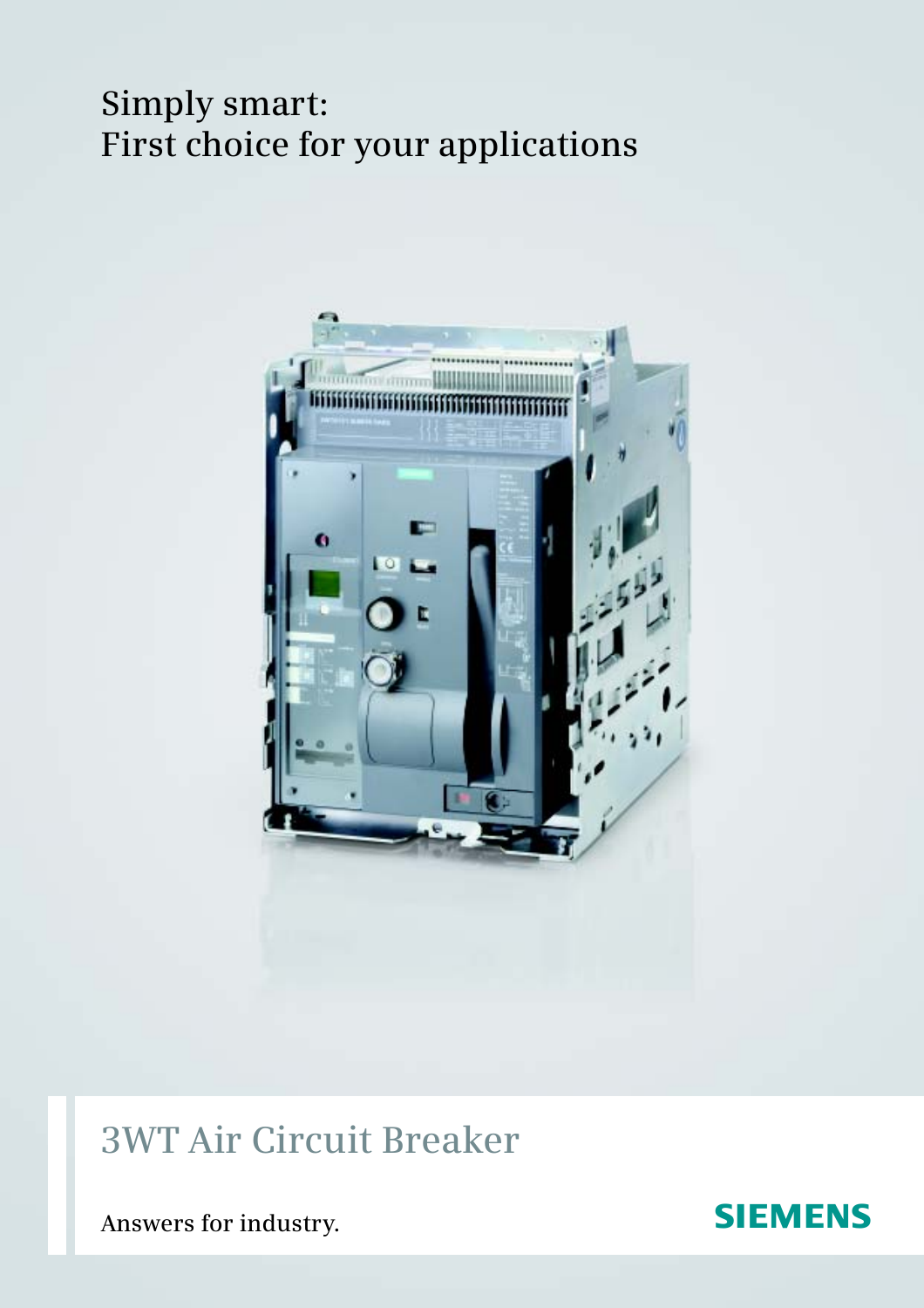# **Overview**



- 1 Air circuit breaker
- 2 Shutter
- 3 Closing solenoid, auxiliary trip unit
- 4 Auxiliary conductor plug-in system
- 5 Auxiliary switch block
- 6 Door sealing frame
- 7 EMERGENCY-STOP pushbutton, key-operated
- 8 Motorized operating mechanism
- 9 Operating cycles counter
- 10 Manual tester for electronic trip unit (ETU)
- 11 Microprocessor based electronic trip unit (ETU)
- 12 Guide frame
- 13 Main connection, front, horizontal, vertical

## **Highlights at a glance**

### **Flexibility**

- New electronic trip units (ETUs) with outstanding features
- Only two frame sizes cover a broad range of applications up to 66 kA at 500 V, 3- or 4-pole version, fixed-mounted or withdrawable design

### **Ease of use**

- User-friendliness in planning, configuration, installation and operation
- Wide range of same accessories for both frame sizes can be easily retrofitted
- Displays for all electronic trip units (ETUs)

### **Safety and reliability**

- Global and standardized processes ensure highest product quality
- Conforms to international standards and approvals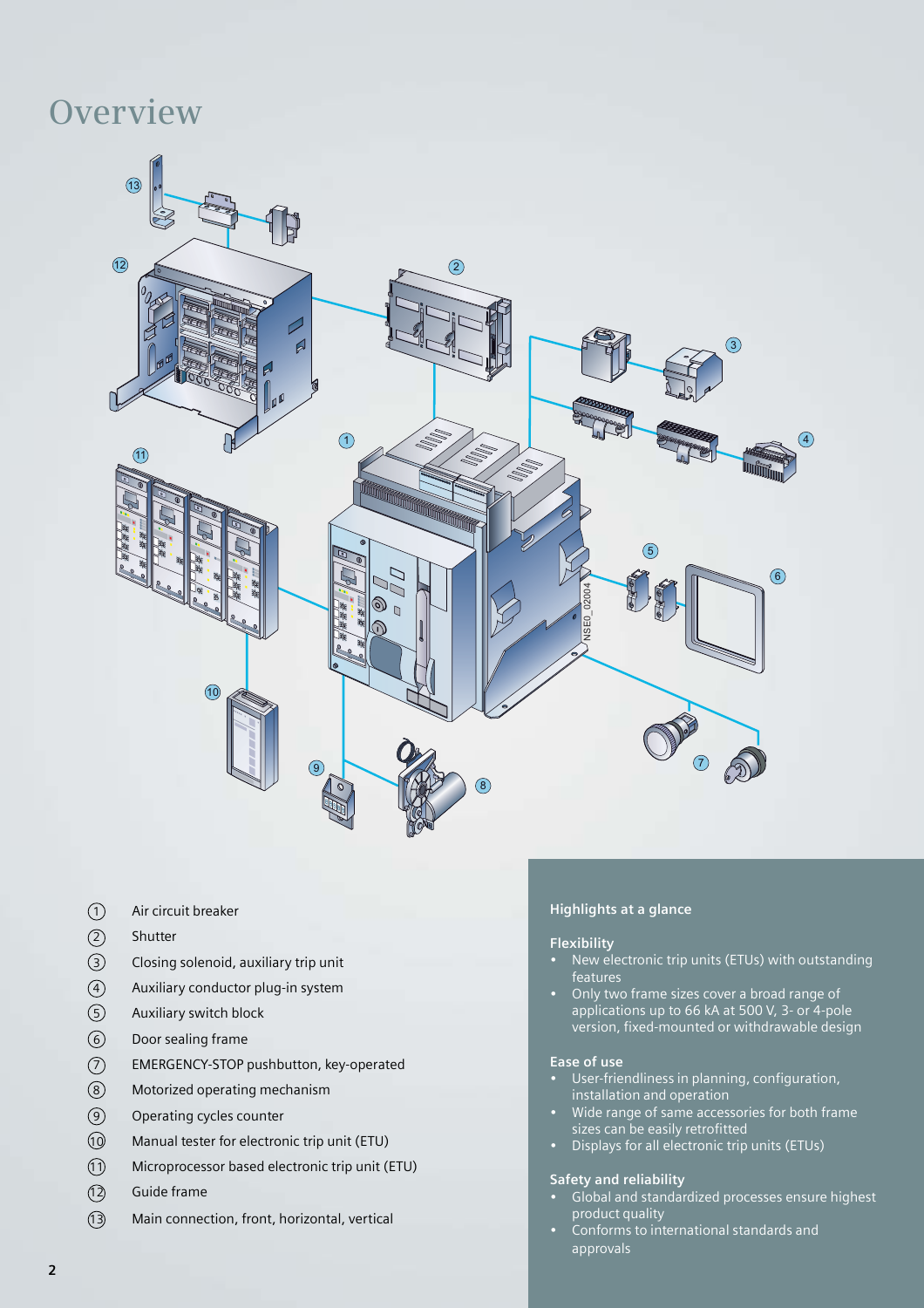# **3WT Air Circuit Breakers Efficient and modular**



**The larger the plant, the greater the power distribution requirements. This is true for both industrial plants and infrastructure projects, which depend on high availability, performance and reliability of their machines and systems – today and over the entire life cycle.**

**Siemens offers you an easy way to meet these challenges. Our 3WT Air Circuit Breakers cover the entire range with just two frame sizes and a broad range of modular accessories. Regardless of which version you choose, you will benefit from a cost-efficient and highly reliable solution.**

### **All ETUs with display and superior features**

| <b>Type</b>                                   |              | ETU35WT      | ETU37WT      | ETU45WT      | ETU47WT |
|-----------------------------------------------|--------------|--------------|--------------|--------------|---------|
| <b>Overload protection</b>                    | L            | $\checkmark$ | ✓            | ✓            |         |
| Short-time delayed short-circuit protection   | $\mathsf{S}$ | $\checkmark$ | ✓            | ✓            |         |
| Instantaneous short-circuit protection        |              | fixed        | fixed        | $\checkmark$ |         |
| <b>Ground fault protection</b>                | G            |              | ✓            |              |         |
| Neutral conductor protection (on/off)         | N            |              | ✓            |              |         |
| LC display for current and trip information   |              | ✓            | ✓            |              |         |
| LED display status indication                 |              | $\checkmark$ | $\checkmark$ | $\checkmark$ |         |
| Active, overload alarm, T.U. error indication |              | ✓            | ✓            | ✓            |         |
| <b>Motor protection</b>                       |              | $\checkmark$ | $\checkmark$ | ✓            |         |
| Internal self-test                            |              | ✓            | ✓            |              |         |
| Front connection of the test device           |              |              |              |              |         |
| <b>Current measuring with Rogowski coils</b>  |              |              |              |              |         |

 $\checkmark$  : Available, – : Not available

### **Technical features**

- Fixed-mounted and withdrawable design
- 3- and 4-pole version
- High breaking capacity
- Wide range of same accessories • Excellent electronic trip units (ETUs)
- with displays
- Ready-to-close indicator
- No derating up to 50 °C
- Conforms to IEC and CCC standards
- State-of-the-art appearance



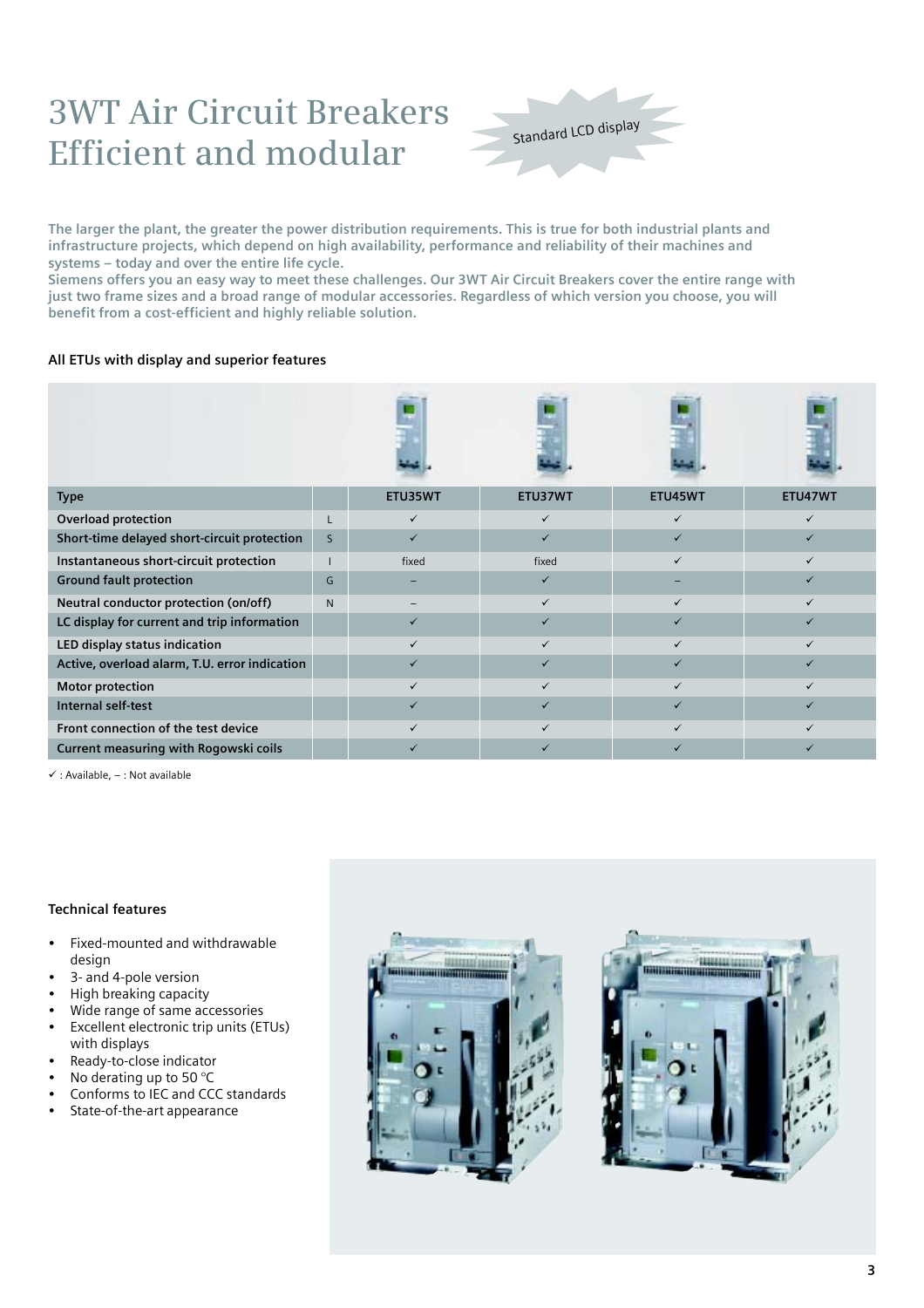# **Technical specifications**

| <b>Size</b><br><b>Type</b>                                                          |                            |                                                                                           |                     | 3WT806                      | 3WT808     | 3WT8 10      | 3WT8 12      | 3WT8 16      | 3WT8 20                     | $\mathbf{II}$<br>3WT8 25 | 3WT832       |
|-------------------------------------------------------------------------------------|----------------------------|-------------------------------------------------------------------------------------------|---------------------|-----------------------------|------------|--------------|--------------|--------------|-----------------------------|--------------------------|--------------|
| Rated current $I_n$ at 50 °C                                                        | at 50 / 60 Hz              | Main conductor<br>Neutral conductor<br>(only on 4-pole version)                           | A<br>$\overline{A}$ | 630<br>630                  | 800<br>800 | 1000<br>1000 | 1250<br>1250 | 1600<br>1600 | 2000<br>2000                | 2500<br>2500             | 3200<br>3200 |
| Rated operational voltage $U_e$                                                     |                            | at 50 / 60 Hz                                                                             | AC <sub>V</sub>     | up to 500                   |            |              |              |              | up to 500                   |                          |              |
| Rated insulation voltage $U_i$                                                      |                            | at 50 / 60 Hz                                                                             | AC V                | 1000                        |            |              |              |              | 1000                        |                          |              |
| <b>Rated impulse</b><br>withstand voltage $U_{\text{imp}}$                          |                            | Main circuits<br>Auxiliary circuits                                                       | kV<br>kV            | 8<br>$\overline{4}$         |            |              |              |              | 8<br>$\overline{4}$         |                          |              |
| Rated service short-circuit<br><b>breaking capacity</b> $I_{\text{cs}}$ (rms value) |                            | up to 500 V AC                                                                            | kA                  | 66                          |            |              |              | 66           | 66                          |                          |              |
| <b>Rated short-time</b><br>withstand current $I_{cw}$ at 50 / 60 Hz (1 s)           |                            | up to 500 V AC                                                                            | kA                  | 50                          |            |              |              | 50           | 66                          |                          |              |
| <b>Endurance</b>                                                                    |                            | mechanical<br>electrical                                                                  | Operating<br>cycles | 16000<br>10000              |            |              |              |              | 12000<br>4000               |                          |              |
| <b>Operating frequency</b>                                                          |                            |                                                                                           | opn/hr              | 60                          |            |              |              |              | 60                          |                          |              |
| Power Loss at $I_n$<br>(with 3 phase symmetrical load)                              |                            | Fixed<br>Withdrawable                                                                     | W<br>W              | 40<br>80                    | 60<br>130  | 90<br>205    | 120<br>255   | 140<br>310   | 170<br>310                  | 325<br>535               | 420<br>760   |
| Degree of protection                                                                |                            |                                                                                           |                     | IP 40*                      |            |              |              |              | IP $40*$                    |                          |              |
| <b>Dimensions</b>                                                                   |                            | A mm<br>B mm<br>C <sub>mm</sub>                                                           | 3P / 4P<br>Fix / DO | 320/420<br>470<br>330 / 398 |            |              |              |              | 410/540<br>470<br>330 / 398 |                          |              |
| Weights                                                                             | 3-pole<br>circuit breakers | Fixed-mounted circuit breaker<br>approx. kg<br>Withdrawable circuit breaker<br>approx. kg |                     | 34                          | 34         | 34           | 34           | 36           | 57                          | 57                       | 61           |
| (weight of<br>withdrawable<br>breaker given<br>here is exclusive<br>of quide frame) |                            |                                                                                           |                     | 36                          | 36         | 36           | 36           | 38           | 59                          | 59                       | 63           |
|                                                                                     | 4-pole<br>circuit breakers | Guide frame approx. kg                                                                    |                     | 22                          | 22         | 22           | 22           | 23           | 35                          | 35                       | 37           |
|                                                                                     |                            | Fixed-mounted circuit breake<br>approx. kg<br>Withdrawable circuit breaker                |                     | 47<br>49                    | 47<br>49   | 47<br>49     | 47<br>49     | 49<br>51     | 70<br>72                    | 70<br>72                 | 74<br>76     |
|                                                                                     |                            | approx. kg<br>Guide frame approx. kg                                                      |                     | 27                          | 27         | 27           | 27           | 28           | 46                          | 46                       | 48           |

\* IP 55 available on request

# **Highly efficient and economical: 3WT Air Circuit Breakers**

**Today, the economic success of industrial and infrastructure projects more than ever depends on the power supply – a key aspect for availability, performance and productivity, and a lever to boost overall energy efficiency. That's why choosing the right circuit breakers is so crucial to keeping expenses down while, at the same time, optimizing performance.**

With the new 3WT Air Circuit Breaker (ACB), Siemens offers an economic and smart solution to protect transformers, generators and low-voltage distribution systems. Both for infrastructure

applications as well as in the area of industrial switchgear technology, 3WT circuit breakers can be used as incoming and outgoing circuit breakers to distribute power in low-voltage switchgear. At the

same time it is highly user-friendly, while also offering a high degree of flexibility, safety and reliability.

**3WT – simply smart.**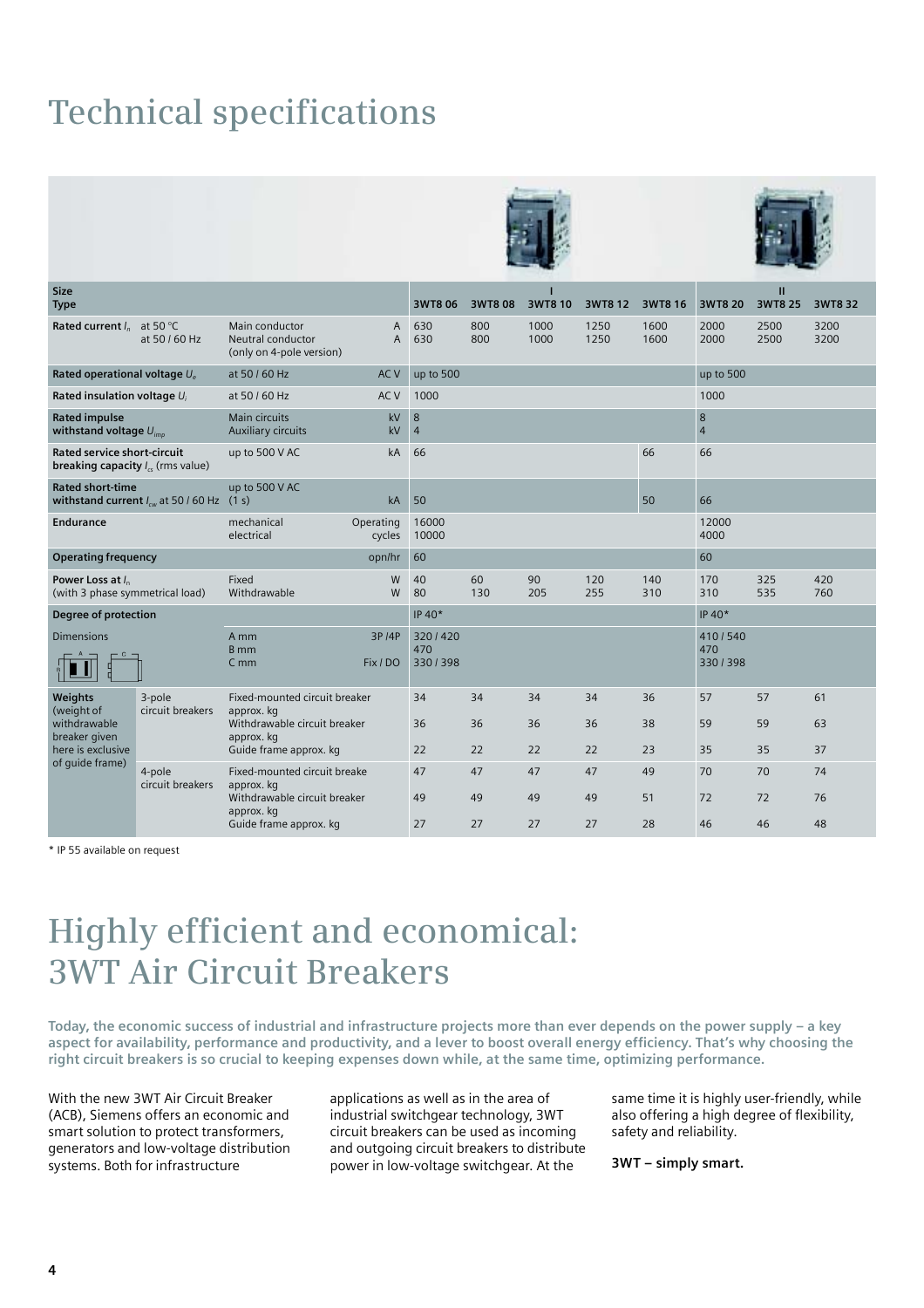# **Ordering Information**

#### **3-Pole**

#### **Fixed Mounted design**

| <b>Size</b> | Rated<br>current<br>In $(A)$ | <b>Standard Breaking Capacity</b> |                           | <b>Size</b> | Rated<br>current<br>In $(A)$ | Standar     |
|-------------|------------------------------|-----------------------------------|---------------------------|-------------|------------------------------|-------------|
|             |                              | $lcs = 100\%$ cu                  | <b>Order Code</b>         |             |                              | $Ics = 100$ |
| Size I      | 400                          | 66                                | 3WT8041-<br>$0 - 0 A A 2$ |             | 400                          | 66          |
|             | 630                          |                                   | 3WT8061-<br>$0 - 0 A A 2$ |             | 630                          |             |
|             | 800                          |                                   | 3WT8081-<br>$0 - 0 A A 2$ |             | 800                          |             |
|             | 1000                         |                                   | $0 - 0 A A 2$<br>3WT8101- | Size I      | 1000                         |             |
|             | 1250                         |                                   | 3WT8121-<br>$0 - 0 A A 2$ |             | 1250                         |             |
|             | 1600                         |                                   | $0 - 0 A A 2$<br>3WT8161- |             | 1600                         |             |
| Size II     | 2000                         | 66                                | $0 - 0 A A 2$<br>3WT8202- |             | 2000                         |             |
|             | 2500                         |                                   | $0 - 0 A A 2$<br>3WT8252- | Size II     | 2500                         | 66          |
|             | 3200                         |                                   | 3WT8322-<br>$0 - 0 A A 2$ |             | 3200                         |             |

### **4-Pole**

#### **Fixed Mounted design**

**Withdrawable design with Guide Frame**

| <b>Size</b> | Rated<br>current<br>In $(A)$ | <b>Standard Breaking Capacity</b> |                           |  |  |  |  |  |
|-------------|------------------------------|-----------------------------------|---------------------------|--|--|--|--|--|
|             |                              | $lcs = 100\%$ cu                  | <b>Order Code</b>         |  |  |  |  |  |
| Size I      | 400                          |                                   | 3WT8045-<br>0 - 0 A A 2   |  |  |  |  |  |
|             | 630                          | 66                                | 3WT8065-<br>$0 - 0 A A 2$ |  |  |  |  |  |
|             | 800                          |                                   | 3WT8085-<br>$0 - 0 A A 2$ |  |  |  |  |  |
|             | 1000                         |                                   | 3WT8105-<br>$0 - 0 A A 2$ |  |  |  |  |  |
|             | 1250                         |                                   | 3WT8125-<br>0 - 0 A A 2   |  |  |  |  |  |
|             | 1600                         |                                   | 3WT8165-<br>$0 - 0 A A 2$ |  |  |  |  |  |
| Size II     | 2000                         |                                   | 3WT8206-<br>$0 - 0$ A A 2 |  |  |  |  |  |
|             | 2500                         | 66                                | 3WT8256-<br>0 - 0 A A 2   |  |  |  |  |  |
|             | 3200                         |                                   | 3WT8326-<br>-0AA2<br>0    |  |  |  |  |  |

#### **Withdrawable design with Guide Frame**

| <b>Size</b>                                                                                                                         | Rated<br>current<br>In $(A)$ | <b>Standard Breaking Capacity</b>                                                                                                                                                                                              |                           |             | Rated               | <b>Standard Breaking Capacity</b> |                           |  |
|-------------------------------------------------------------------------------------------------------------------------------------|------------------------------|--------------------------------------------------------------------------------------------------------------------------------------------------------------------------------------------------------------------------------|---------------------------|-------------|---------------------|-----------------------------------|---------------------------|--|
|                                                                                                                                     |                              | Ics=100%Icu                                                                                                                                                                                                                    | <b>Order Code</b>         | <b>Size</b> | current<br>In $(A)$ | Ics=100%Icu                       | <b>Order Code</b>         |  |
| Size I                                                                                                                              | 400                          | 66                                                                                                                                                                                                                             | $4 - 5$ A B 2<br>3WT8041- |             | 400                 | 66                                | $4 - 5$ A B 2<br>3WT8045- |  |
|                                                                                                                                     | 630                          |                                                                                                                                                                                                                                | 3WT8061<br>$4 - 5$ A B 2  |             | 630                 |                                   | 3WT8065-<br>$4 - 5$ A B 2 |  |
|                                                                                                                                     | 800                          |                                                                                                                                                                                                                                | 3WT8081-<br>$4 - 5$ A B 2 | Size I      | 800                 |                                   | 3WT8085-<br>$4 - 5$ A B 2 |  |
|                                                                                                                                     | 1000                         |                                                                                                                                                                                                                                | 3WT8101-<br>$4 - 5A B2$   |             | 1000                |                                   | 3WT8105-<br>$4 - 5$ A B 2 |  |
|                                                                                                                                     | 1250                         |                                                                                                                                                                                                                                | 3WT8121-<br>$4 - 5$ A B 2 |             | 1250                |                                   | 3WT8125-<br>$4 - 5$ A B 2 |  |
|                                                                                                                                     | 1600                         |                                                                                                                                                                                                                                | $4 - 5A B2$<br>3WT8161-   |             | 1600                |                                   | 3WT8165-<br>$4 - 5$ A B 2 |  |
|                                                                                                                                     | 2000                         | 66                                                                                                                                                                                                                             | $4 - 5$ A B 2<br>3WT8202- |             | 2000                | 66                                | $4 - 5$ A B 2<br>3WT8206- |  |
| Size II                                                                                                                             | 2500                         |                                                                                                                                                                                                                                | $4 - 5A B2$<br>3WT8252-   | Size II     | 2500                |                                   | 3WT8256-<br>$4 - 5$ A B 2 |  |
|                                                                                                                                     | 3200                         |                                                                                                                                                                                                                                | 3WT8322-<br>$4 - 5$ A B 2 |             | 3200                |                                   | 3WT8326-<br>$4 - 5$ A B 2 |  |
|                                                                                                                                     | <b>Electronic Trip Units</b> | ETU35WT: protection function $LSI + display$<br>ETU37WT: protection function LSING <sup>1)</sup> + display 6<br>ETU45WT: protection function $LSIN1$ + display<br>ETU47WT: protection function LSING <sup>1)</sup> + display 8 |                           |             |                     |                                   | 5<br>6<br>7<br>8          |  |
|                                                                                                                                     | Manual operating Mechanism   |                                                                                                                                                                                                                                | <b>AA0</b>                |             |                     |                                   | <b>AA0</b>                |  |
| <b>UA3</b><br>Motorized Operating Mechanism<br>(220VAC/DC Motor, 220V AC/DC shunt release,<br>220V AC/DC Closing solenoid included) |                              |                                                                                                                                                                                                                                |                           |             |                     |                                   | <b>UA3</b>                |  |

<sup>1)</sup> CT for N-conductor shall be ordered separately

Order Codes given here are for HH terminal as standard. Standard accessories included: Safety Shutter(EDO/ MDO), sealing cap over OFF button(EDO/ MDO), door sealing frame, release transparent cover, trip signalling contact, ready to close signalling contact, auxiliary contacts 2NO+2NC